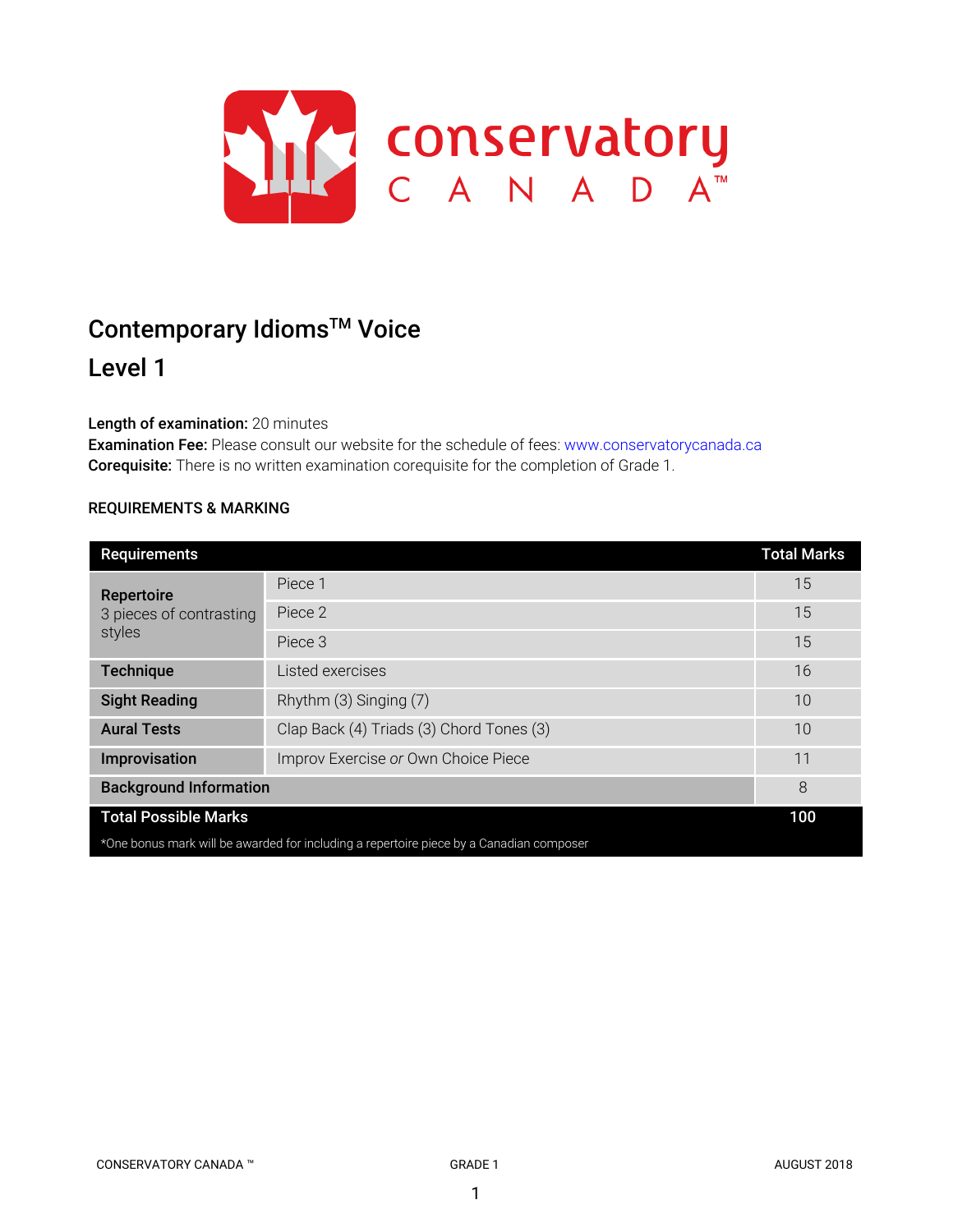# **REPERTOIRE**

- Candidates are required to perform THREE pieces from the Repertoire List, contrasting in key, tempo, mood and subject. Your choices must include at least two different composers. All pieces must be sung from memory and may be transposed to suit the compass of the candidate's voice.
- One of the repertoire pieces may be chosen from any level higher.
- The Repertoire List is updated regularly to include newer music, and is available for download on the CI Voice page.
- Due to time and space constraints, Musical Theatre selections may not be performed with elaborate choreography, costumes, props, or dance breaks.
- The use of a microphone is optional at this level, and must be provided by the student, along with appropriate sound equipment (speaker, amplifier) if used.
- Repertoire that is currently not on our lists can be used as Repertoire pieces with prior approval. The score must be provided to the Registrar (registrar@conservatorycanada.ca) with the requested grade level. There is no charge for this service and candidates will be furnished with an approval letter to present to the examiner at the examination.
- Any edition of the music may be used for the examination, without prior approval. Downloaded online copies must belong to the public domain or be authentic, purchased copies for which the user has obtained rights for using. Photocopies of pieces held without permission are not to be used for examinations.
- Candidates are free to alter/interpret music in their editions in the following ways, as long as the performance is level appropriate:
	- Condense pieces by eliminating repetitive verses and creating concise arrangements.
	- Create or add a solo section (either improvising or original interpretation).
	- Edit the notation and rhythm of pop stylings to bring the performance closer to a more realistic representation of the original recorded version or live performance version, or to make the music more accessible and level appropriate for the candidate.
	- Use lead sheets for learning repertoire. Candidates may present a lead sheet as their official sheet music to the examiner at the exam (either written out by hand or purchased).
- Candidates may provide accompaniment for any of their songs in any of the following ways, providing their own audio equipment:
	- Collaborative pianist
	- Backing tracks (without audible vocal lines)
	- Guitarist
	- Self-accompanying

# TECHNICAL TESTS

Candidates must be prepared to sing any or all of the exercises below, in the following manner:

- Sung either to vowels, (IPA): ee [*i*],ay [*e*], ah [*a*], oh [*o*], oo [*u*]; OR solfege syllables/tonic sol-fa names (Levels 1–4 only). In either case, vowel quality will be given assessment priority.
- Sung without accompaniment.
- A different starting pitch for each exercise will be given by the examiner. The candidate may request an alternate starting note and teachers may include a candidate's preferred range for each exercise with the repertoire list submitted to the examiner. This must include more than one starting note and is designed to aid the examiner in understanding the candidate's vocal range.
- Metronome markings are to be regarded as minimum speeds.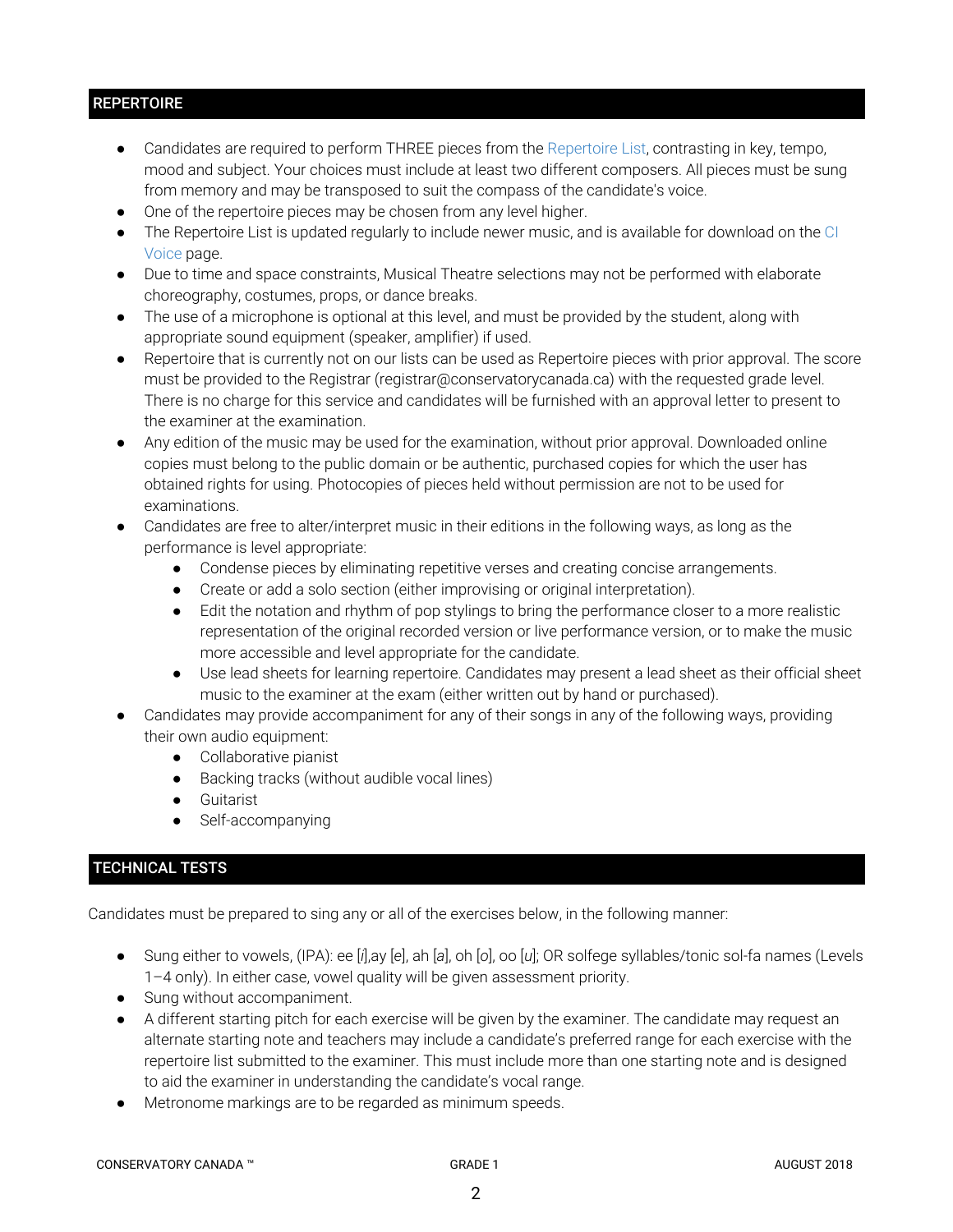- Exercises must be sung in one breath, unless a breath mark is indicated by a comma. In some cases, optional breath marks are included in parentheses.
- Slurs indicate legato singing; staccato marks indicate staccato singing.



# SIGHT READING

Candidates will be given a brief period to scan the score for the following two tests:

#### Rhythm

Tap, clap, or play on one note (at the candidate's choice) a rhythm, 4 bars in length.

- Time signature may be either 2/4 or 3/4.
- Note values may include eighth, quarter, half, dotted half, and whole.
- No rests will be used.

*Example:*

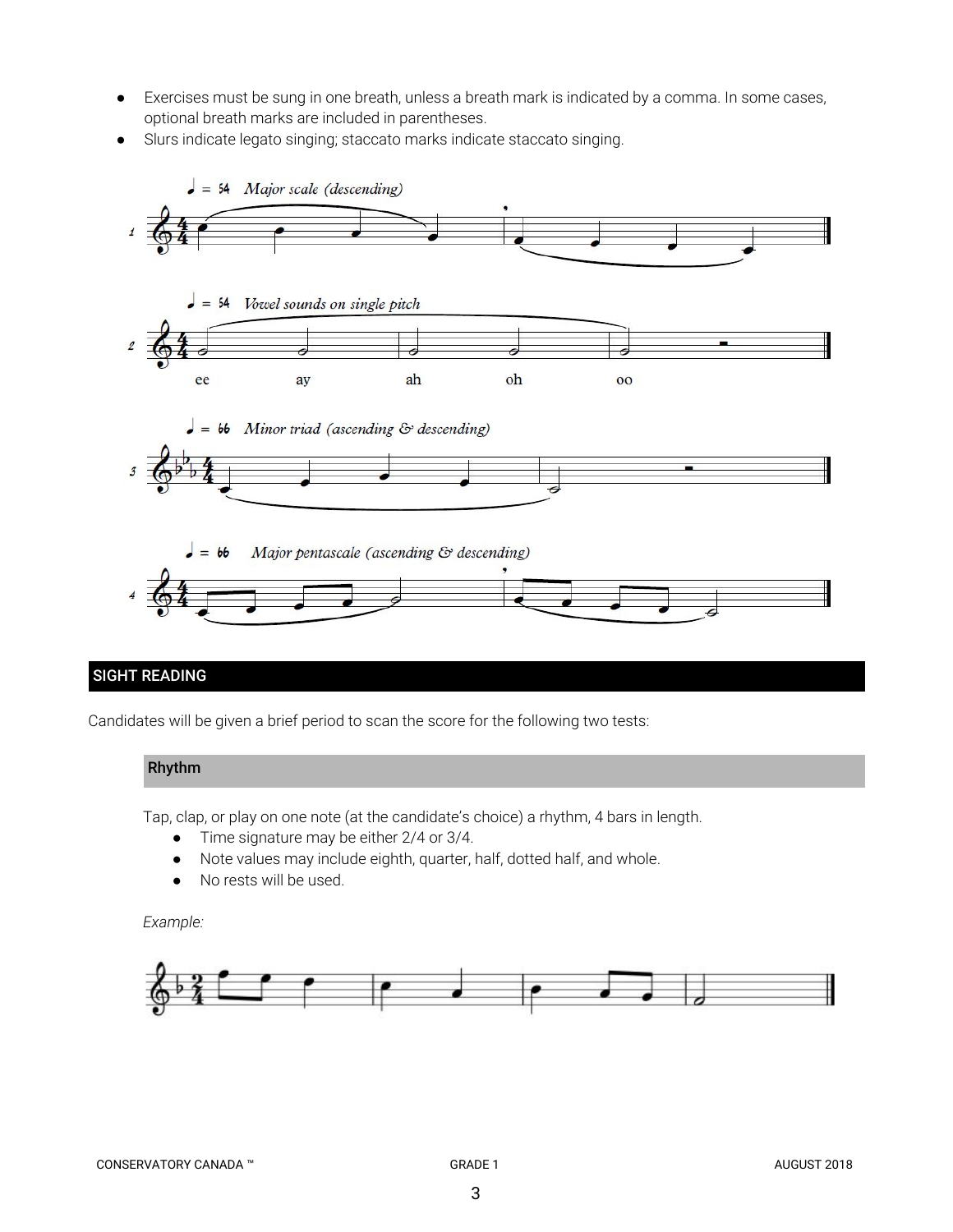#### Singing

Sing at sight a simple, unaccompanied, 4-bar melody encompassing the first five notes of the scale. Candidates may use any vowel of their choice, solfege syllables, or numbers. The examiner will play a I-IV-V-I chord progression (with the leading note to tonic in the upper part) on the piano to establish the tonality, followed by the tonic note.

- *●* The melody may be in the keys of C, G and F major, with a time signature of either 2/4 or 3/4 time.
- Note values may include quarter, half, dotted half and whole.
- No rests will be used.
- Intervals used will be 2nds and 3rds only.
- The melody will begin on the tonic note.

*Example:*



#### AURAL TESTS

Candidates will be required to complete the following three tests:

#### Clap Back

Clap back the rhythmic pattern of a short melody in 2/4 or 3/4 time after it has been played twice by the examiner.

● Note values may include eighth, quarter, half and dotted half notes.

*Example:*



#### Triad Identification

Identify major and minor triads played once by the examiner. The triads will be in root position, and will be played in broken form, ascending and descending.

*Example:*

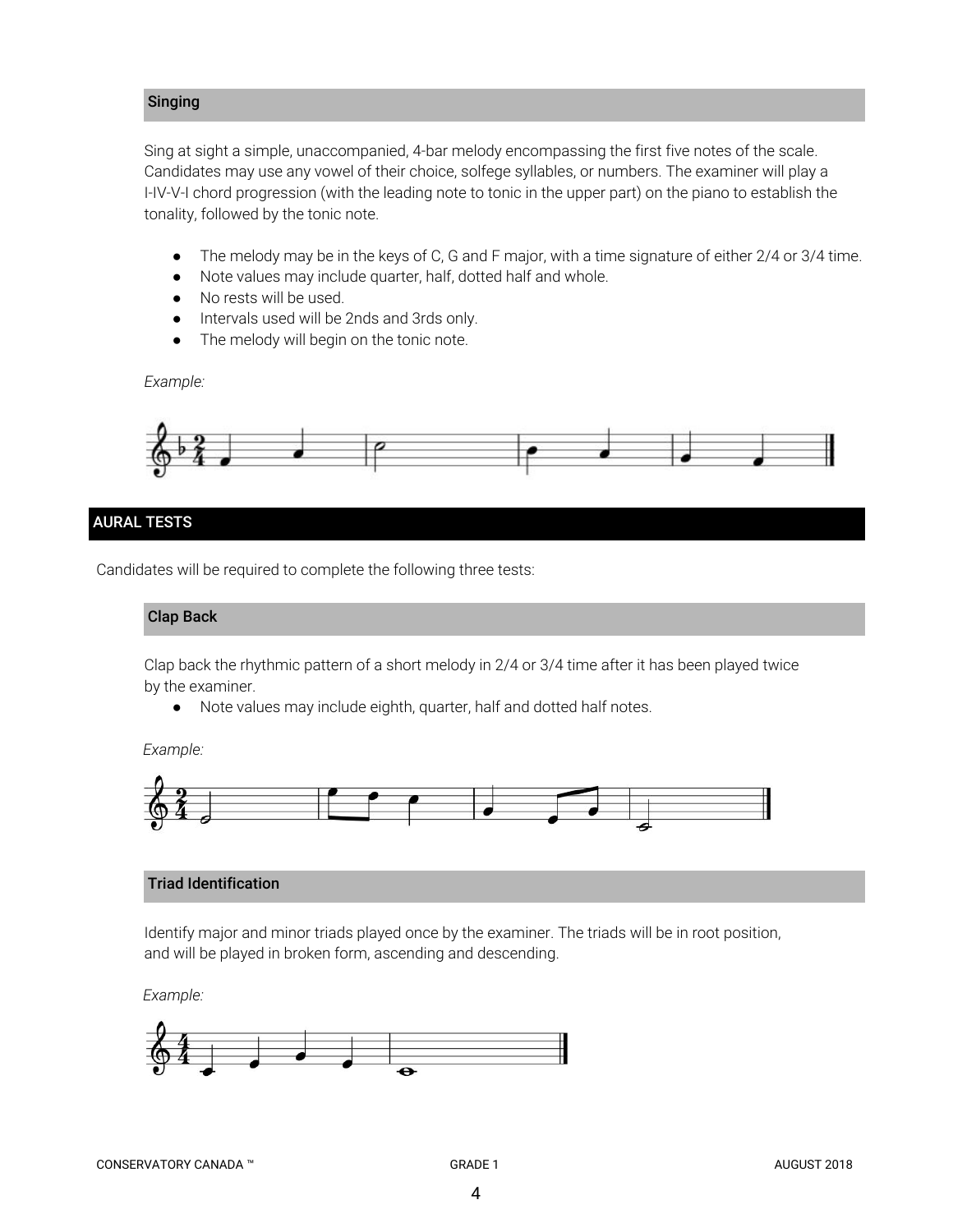#### Chord Tone Identification

Identify one of the four notes that has been re-sounded after the examiner has played a major four-note chord once. The chord will be in root position and played slowly, broken, ascending and descending. The re-sounded note may be identified by:

- the interval number (1, 3, 5, 8) *or*
- the tonic sol-fa name (do, mi, sol, upper do)

*Example:*



#### IMPROVISATION *or* OWN CHOICE PIECE

Candidates must choose to prepare ONE of the following:

#### Improvisation Exercise

- Candidates taking this option must choose one of the well known tunes provided, and be able to sing along to one of the accompanying backing tracks played by the examiner (available for download on the [Contemporary](https://conservatorycanada.ca/syllabi/contemporary-voice/) Idioms Voice syllabus page.) They must create their own stylistic improvisation at the designated section of the track, as shown on the lead sheet.
- Sample lead sheets outlining the structure of the backing tracks are also provided at the above link.
- Candidates are encouraged to use stylistically appropriate scat syllables or vowels in their improvisation.
- Titles include:
	- Baa Baa Black Sheep (Traditional and Uptempo versions)
	- The Wheels On The Bus
	- Old MacDonald (Traditional and Blues versions)

#### OR

#### Own Choice Piece

- The own choice piece may or may not be taken from the Repertoire Lists.
- This piece is chosen at the discretion of the teacher and student and does not require prior approval, but should be equivalent or higher in difficulty than the other pieces at this level.
- The piece must be suitable for the candidate's voice and age.
- Must be sung from memory.
- Vocal duets are acceptable, provided the candidate's part is equivalent in difficulty to this level, and a second vocalist covers the second part. The second part may be sung by the teacher.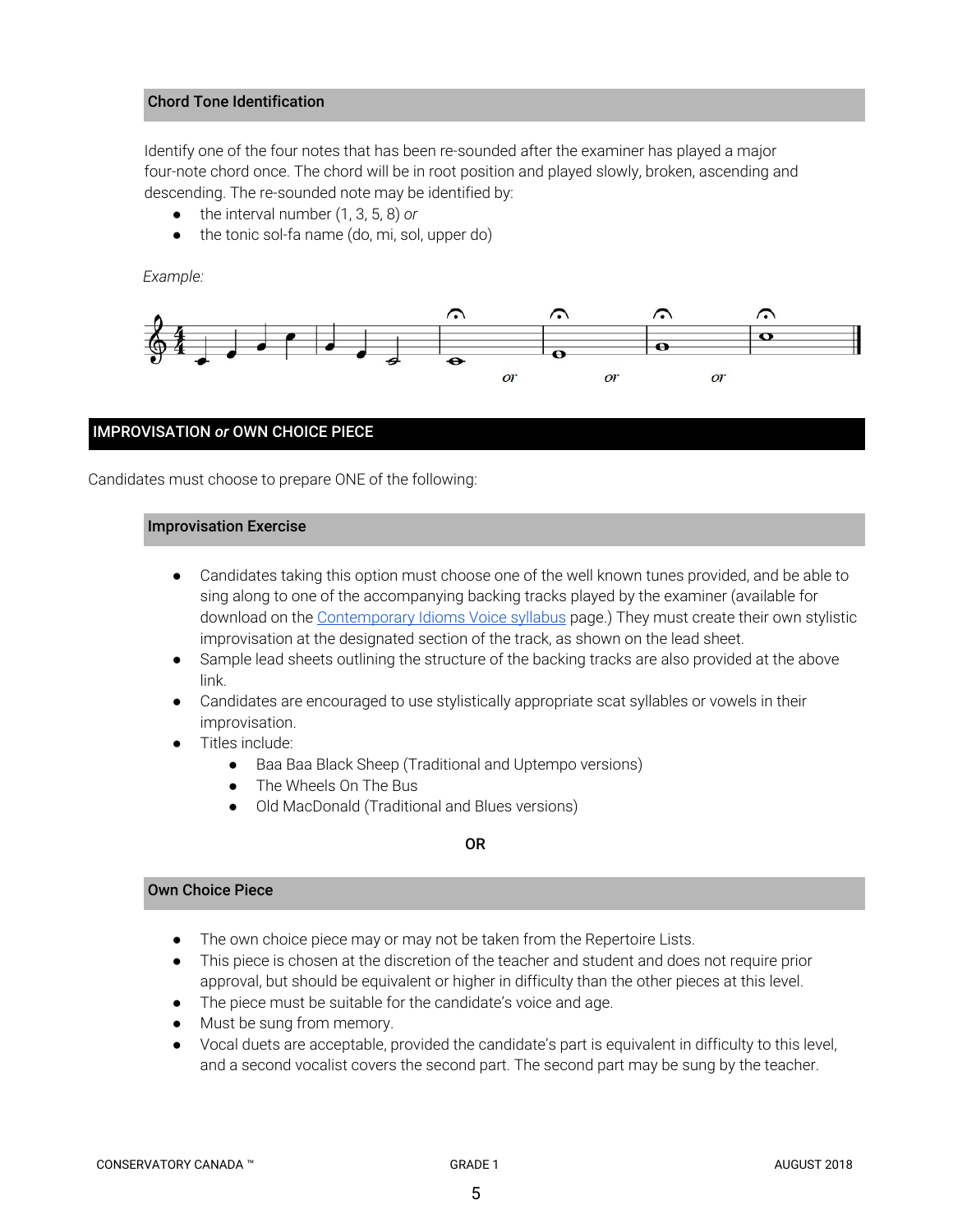#### BACKGROUND INFORMATION

Candidates must be prepared to give verbal answers to the following questions pertaining to the repertoire pieces, and demonstrate the following elements on the piano:

- 1. Without reference to the score, give the title, composer/arranger, and key of each repertoire piece. Students will not be expected to identify keys of modern pieces that are non-diatonic (i.e. atonal, modal, etc.)
- 2. Explain all signs (including clefs, time signatures, key signatures, accidentals, etc.), articulation markings (legato, staccato, accents, phrase or slur markings, etc.), dynamic markings, tempo markings, and other musical terms found in each repertoire piece.
- 3. Explain the meaning or significance of the title of each repertoire piece.
- 4. Find and play any white key within two octaves above or below middle C, as requested by the examiner. Candidates will not be required to read the notes from a score.

#### REPERTOIRE LIST

Listed titles are most easily sourced using an online download webstore such as musicnotes.com or sheetmusicplus.com. Compilation albums by various publishers may feature these songs, however the titles of such publications are changed and re-published frequently. We have included composers for Musical/Film titles for clarification.

#### MUSICAL THEATRE / FILM

Be Kind to Your Parents (Fanny) Candle On The Water Catch A Falling Star Dites-Moi (South Pacific) Do-Re-Mi (Sound of Music) Dream for Your Inspiration Everybody Wants To Be A Cat Following the Leader I Whistle A Happy Tune (The King and I) I Wonder I'd Do Anything (Oliver) Let's Go Fly A Kite Little April Shower Never Smile At A Crocodile On The Good Ship Lollipop Once Upon A Dream One Song Stay Awake The Girl I Mean To Be (The Secret Garden) The Siamese Cat Song

The Wonderful Thing About Tiggers When You Wish Upon a Star When I Grow Up (Matilda) Whistle While You Work Who Will Buy? (Oliver) Winnie the Pooh With A Smile and A Song You Can Fly! You Can Fly! You Can Fly! Zip-a-dee-doo-da

#### MICROMUSICALS (Christopher Norton)

A Song of the Early Dwellers (Toys) Alfred the Great (The Vikings) Angelito, Angelito (Dia de Muertos) At the Bottom of the Sea (The Little Mermaid) Born in a Manger (The Nativity) Go To Sleep (Stay Healthy) Liebling My Child (World War 2) Mary On a Donkey (The Christmas Story) St. Pauls Is Gone (The Great Fire Of London) What Can This Mean? (The Christmas Story)